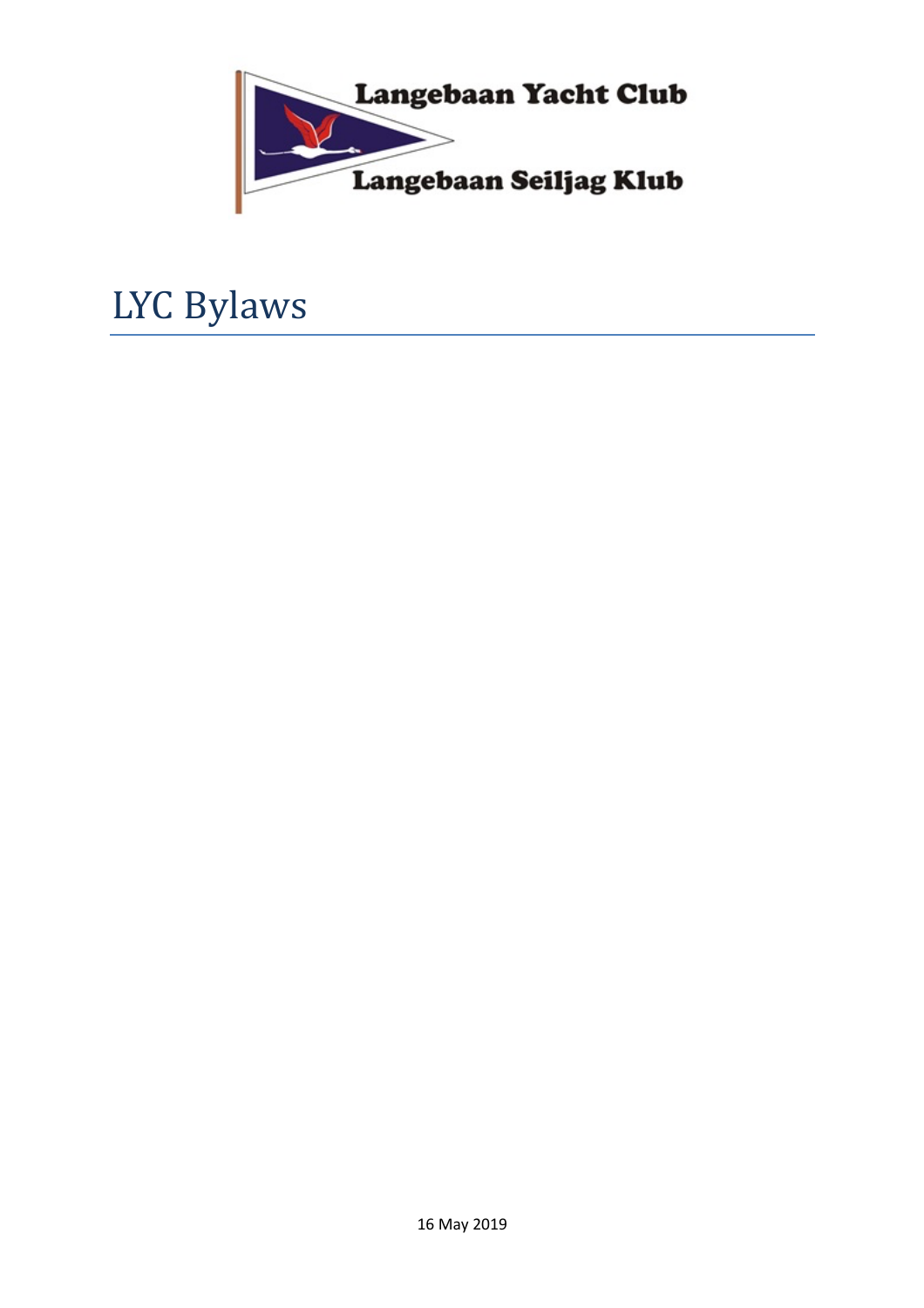

## **1 . Introduction**

**1.1** Bylaw Definition: Bylaw - a rule adopted by an organization in order to regulate its own affairs and the behavior of its members

**1.2** Bylaws are subservient to the LYC Constitution and can be formulated by the Executive Committee at any time to deal with internal affairs of LYC.

**1.3** Members are welcome to at any stage make suggestions in writing regarding bylaws to the Exco for decision.

## **2 . LYC House Rules**

**2.1 Behaviour:** Contravention of any of the below will be handled according to the Improper Conduct as laid out in the Constitution

**2.1.1 Smoking:** No smoking is permitted in the designated No Smoking zones

**2.1.2 Foul Language:** Use of foul language, racial remarks, or political hate speech will not be tolerated. If any member fails to comply, they will be suspended within immediate effect, for the duration of six months. The EXCO Committee will not entertain a meeting, discussion, or hearing in such an event and reserve the right to impose the ban.

**2.1.3 Gambling:** Gambling is not allowed on LYC **premises**

**2.1.4 Conflict:** Physical fighting and verbal abuse will be seen in a serious light and is not allowed on LYC premises**.**

**2.1.5 Sexual Harassment:** Sexual Harassment is not allowed on LYC premises.

**2.1.6 Alcohol Abuse:** Members will be held accountable for their behaviour with regards to alcohol abuse under the Improper Conduct Clause of the LYC constitution.

## **2.2 Animals**

**2.2.1** NO Animals are allowed at the the club

## **2.3 Children**

**2.3.1** Parents are responsible for their children's behaviour on Club Premises.

**2.3.2** No children under the age of 18 are allowed in any area of the Bar.

**2.3.3 Ball Games:**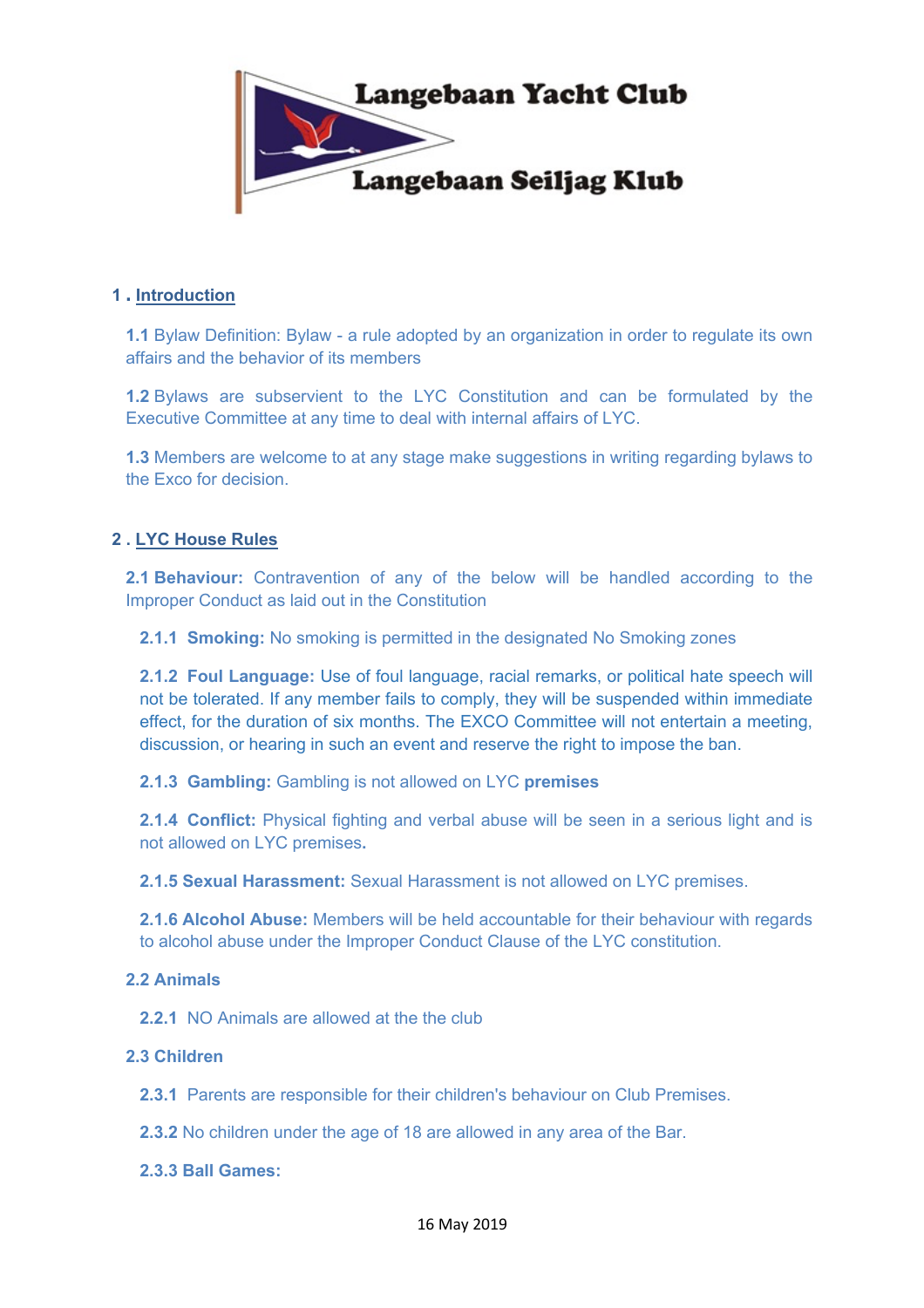

## *2.3.3.1 No ball games are allowed in the Club Buildings*

## **2.3.4 Child Play Room:**

*2.3.4.1 Parents are responsible for their child's behaviour and actions in this room.*

*2.3.4.2 The administrative arrangements regarding this room must be adhered to.*

## **2.4 Guests**

**2.4.1 Signing in:** All guests must be signed in by their accompanying members as laid out in the constitution.

**2.4.2 Behavior:** All guests must behave according to the expected behaviour of any member.

**2.4.3 Responsibility:** Members take responsibility for their Guests behaviour**.**

**2.4.4 Payment:** According to our liquor law no guest is allowed to pay for anything at the bar.

## **2.5 LYC Staff**

## **2.5.1 Members approach to Staff**

*2.5.1.1 Private errands: Staff may not be instructed by members to perform private errand.*

*2.5.1.2 Treatment: Members are to treat staff in a civil manner at all times.*

**2.5.2 Conduct:** Misconduct of staff must be brought to the attention to the Manager / Exco without the member confronting the staff member.

## **2.6 LYC Executive Committee**

**2.6.1** No previous Executive Committee Member may be nominated to serve on the Executive Committee if such member had been requested by an Executive Committee to resign from his/her position or if he/she left in dispute.

**2.6.2 Committee Handover:** For enhanced continuity, within one calendar month of the AGM, when the new committee is elected, each of the outgoing Executive Committee members is to meet with their new respective incoming Executive Committee Member, LYC manager and whoever else they deem necessary, to conduct a comprehensive handover of the role and responsibilities, developments and undertakings.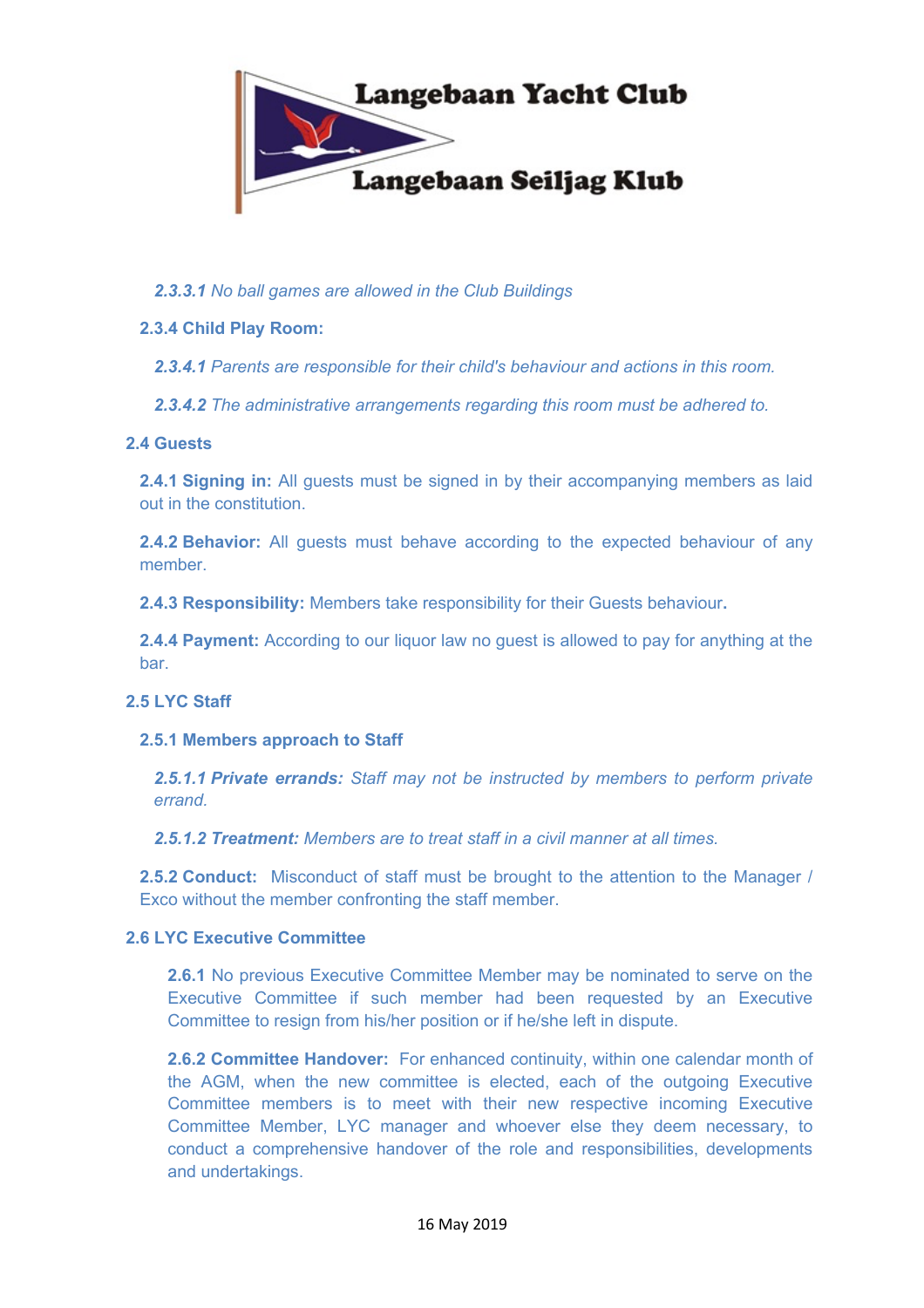

**2.7 Dress Code:** The following LYC Dress Code must be adhered to by all members, families and guests at all times.

## **2.7.1 Bar**

*2.7.1.1 Men are not to wear any headdress at any time*

*2.7.1.2 No bare feet after 18h00*

*2.7.1.3 Shirts and trousers must be worn by men at all times.*

*2.7.1.4 Ladies are not permitted with bikinis.*

**2.7.2 Main Hall:** Men in speedos are not allowed.

**2.7.3 Jannie Uys Bridge Room & Outside Braai Areas:** Men in speedos are not allowed.

**2.7.4 Functions:** All members and their Guests must adhere to the function dress code.

**2.8 Wheels in Club House:** No skateboards, roller blades, bicycles or any other device of this type are allowed to be utilized inside the LYC Clubhouse.

**2.9 Jannie Uys Bridge Room:** Members renting this facility for functions must complete the Hire Facilities form at the office and their guests must adhere to **ALL** Club rules.

# **3 . RULES GOVERNING THE LAUNCHING OF MOTORISED BOATS AT THE LANGEBAAN YACHT CLUB.**

**3.1. Introduction:** The Langebaan Yacht Club [LYC] has grown over the last five years by more than 100% and membership now stands at 1200 members. Of these by far the majority own a motorized boat of some description. Like all things in life, the more there are the more control is needed. Years ago we all new each other and the slipway was only crowded on a couple of days of the year. Now even on ordinary fair-weather week ends the club is crowded. The result of this is that we have to set up rules to control the boats so that all members can still enjoy the facilities without the frustration caused by the numbers involved.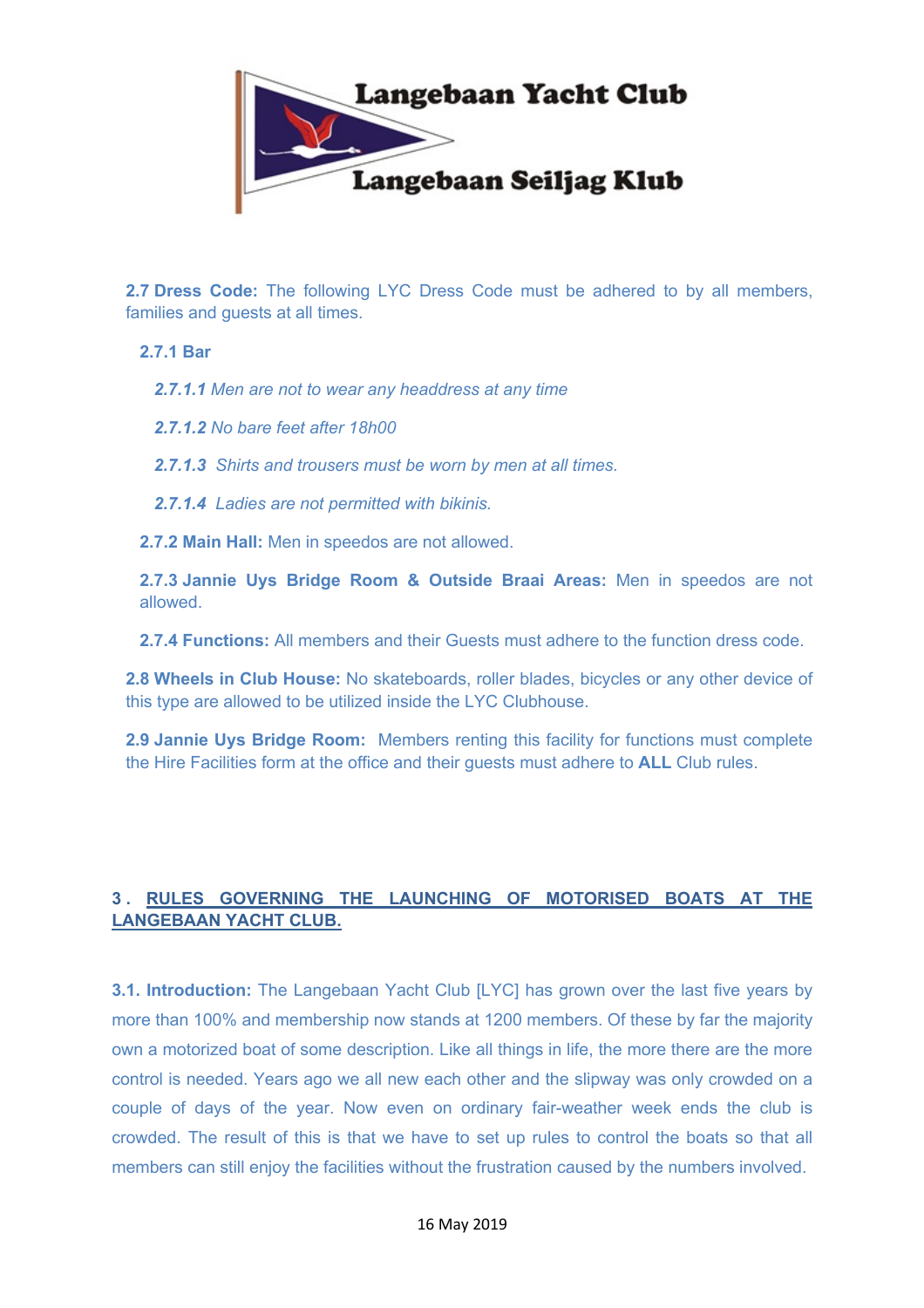

## **3.2. Boat Safety**:

- Before launching a boat, it is a must that such a boat should have all the safety equipment as laid down by the SA Marine Safety Association [SAMSA]
- The person in charge of that boat must be in possession of a Skippers certificate.
- The boat must have all the permits required for using the lagoon waters.
- The person in charge of the boat [Skipper] is responsible for the safety of the people on board the boat.
- All people of authority such as the officials of SAN Parks, Marine and Coastal Management and the SA Police services must be treated with respect while they are doing their duties.

## **3.3. Using the slipway:**

- As the slipway is the main bottle neck it is essential that all users should try to spend the shortest possible time launching their vessel. To this end the following must be done before putting your trailer on the slipway
- Make sure your chevron board is removed
- Check that your engines will start
- Make sure all the boats drain plugs are in.
- The boat should only be connected to the trailer with the minimum that is needed for it not to slip of the trailer.
- Two vessels can be launched at the same time so make sure that you are only using one lane while launching.
- During peak season when launching it is essential that TWO people are involved, one to skipper the boat and the other to park the vehicle and trailer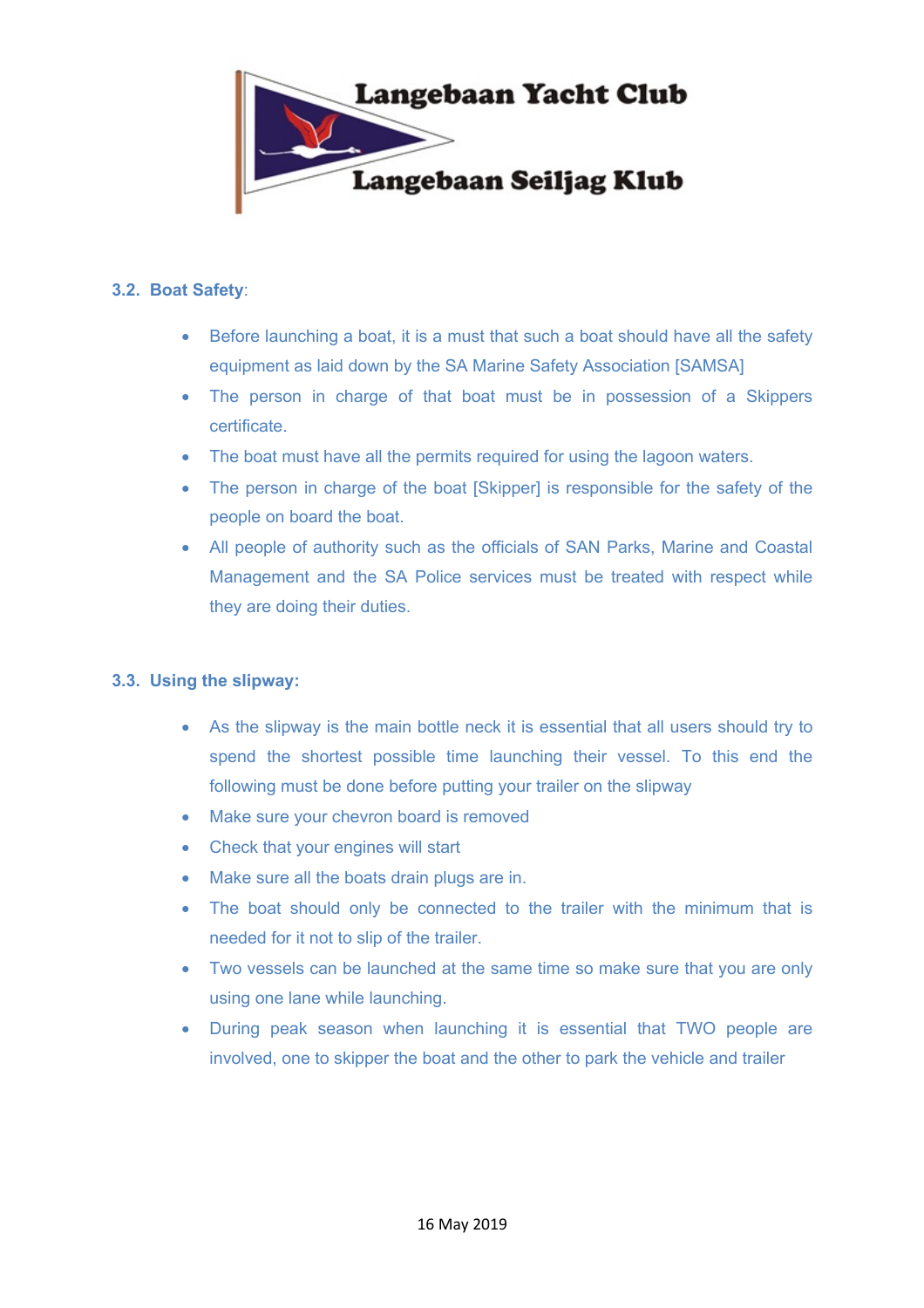

## **3.4. Parking of trailers:**

- Vehicles and trailers must be parked in an orderly manner in designated bays or as indicated by an official on duty.
- All signs must be obeyed.
- No trailer without a tow vehicle will be allowed to be parked in the LYC parking area.

## **3.5. Using the jetties:**

• The jetties are not there for vessel to lie for any period of time. They are there for loading and unloading passengers.

## **3.6. Conduct on the waters:**

- There is a no wake zone in front of the jetties and the slipway. This MUST be strictly adhered too.
- When running on the waters do not go past an anchored boat at a high speed and at a close distance.
- When approaching a boat at anchor do not approach from the anchored boats stern as this is where the anglers will be fishing.
- If an official should ask to see your permits you must conform.
- At all times show respect for all the other users of the waters.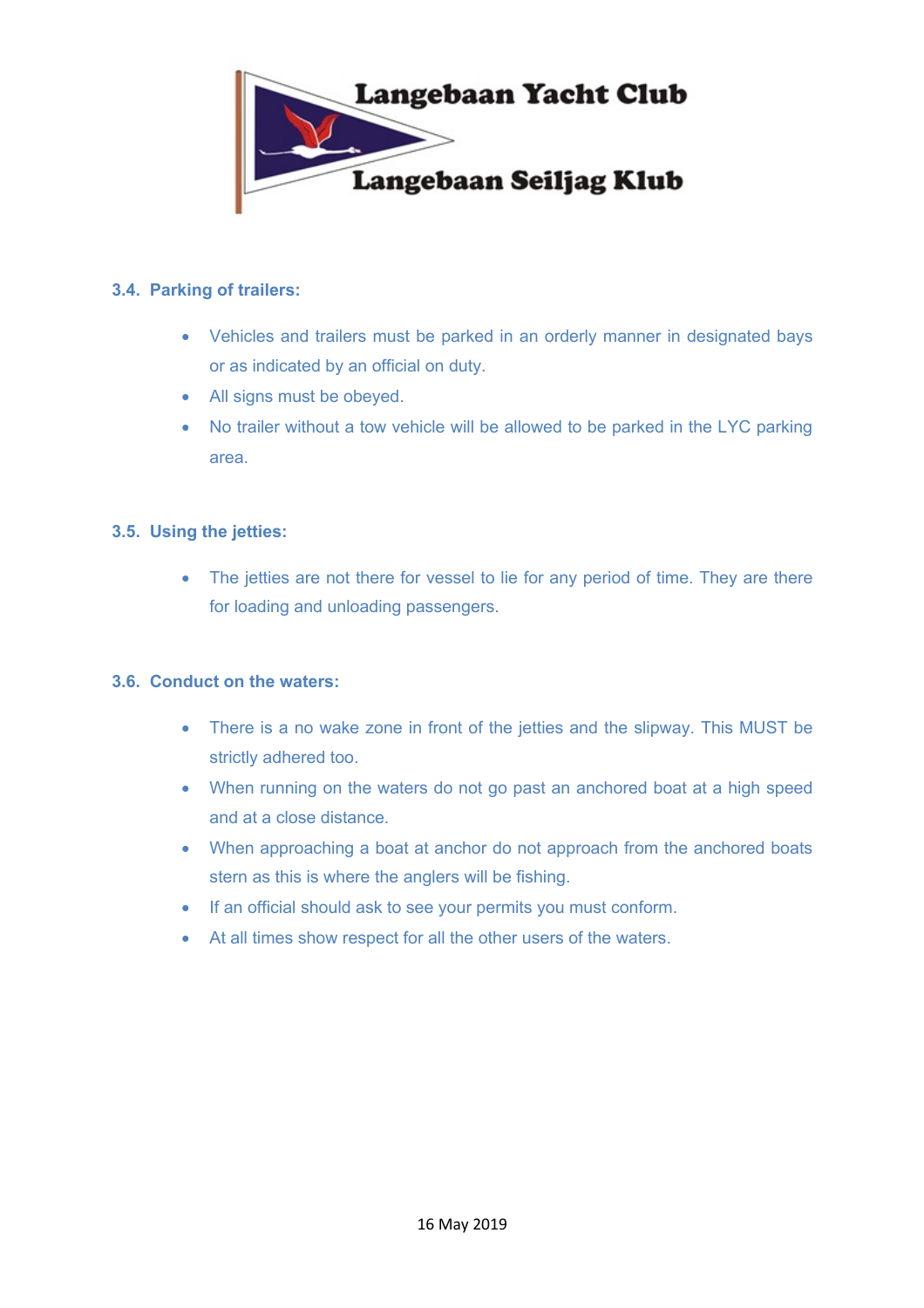

## **3.7. Angling in the Lagoon:**

- Members shall at all times adhere to all the fisheries regulations of MCM.
- Members must adhere to the regulations of SAN Parks.
- An angler shall at all times respect the fish he is catching; this includes returning unwanted fish to the water with the least possible damage.
- All members shall help with research on the fisheries of the lagoon in an attempt to improve management of the resources.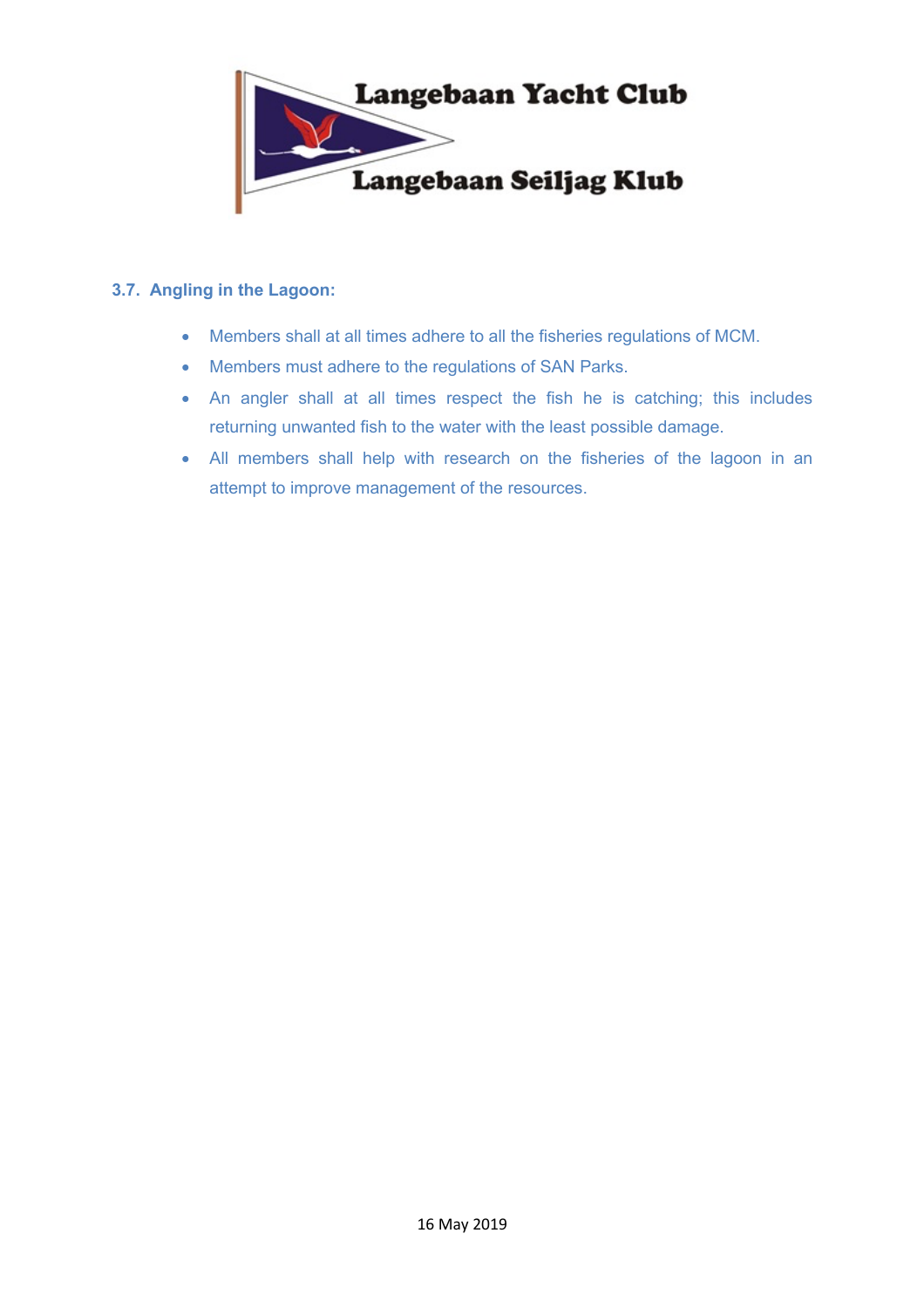

# **4 Kayak Racks: Revised April 2022**

**4.1 Your LYC membership fees should be fully paid up to date including the** rack fee/s for allocated rack space/s.

**4.2 The craft should be owned directly by the LYC Member.** 

**4.3 Only one craft is allowed per rack.** 

**4.4 Your craft must display the yearly sticker, which indicates the allocated** rack number. This sticker/number on your craft must correspond with the **rack number on which the craft rests.** 

**4.5** These stickers are available from the LYC office. They change annually with renewal of your annual membership.

**4.6** Should you sell a craft to a non-member of LYC, then the office should be advised in writing, and the craft should be removed from the kayak rack and the number removed.

**4.7** Should you sell a craft to a member of LYC, then both the seller and the **buyer should inform the Rear Commodore Kayaking. The buyer will be given preference to keep the rack, however LYC reserves the right to approve this or not.**

**4.8 Illegally stored boats will be removed from racks, and LYC accepts no responsibility for any illegally stored craft.** 

**4.9 Members of LYC with craft kept in the racks allocated should respect the** other craft beside, above, and below their own craft so as not to cause damage or soiling to those craft

**4.10** Members going out onto the lagoon should at all times wear a Personal **Safety Device ( PFD ), or have some other flotation device in the event of capsize.**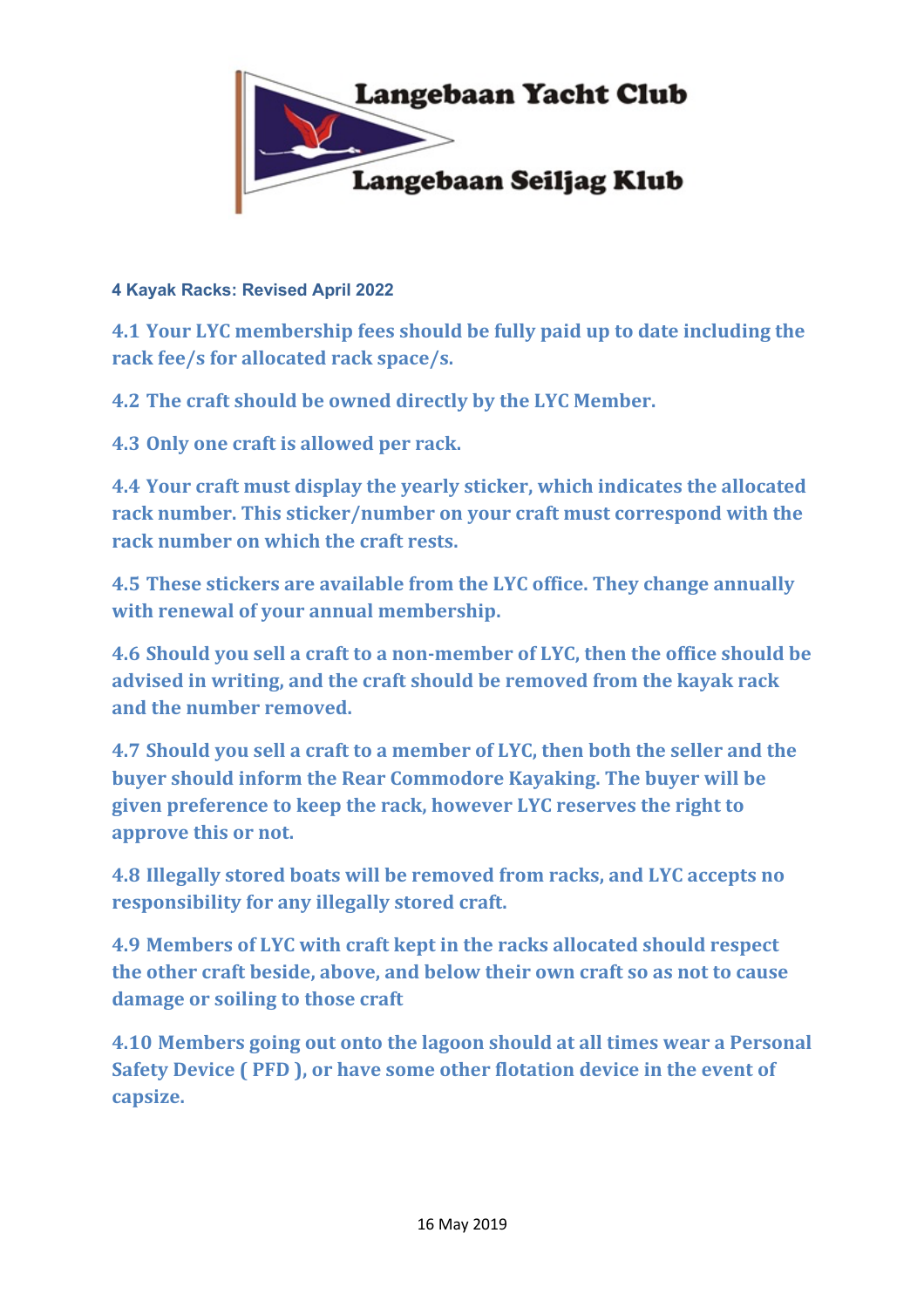

**4.11 Members going out onto the lagoon alone should have alerted someone at the club, or another responsible person, of their route and time expected to return so that in the event of a capsize or other problem a search can be initiated.** 

**4.12** The NSRI app – " RSA SafeTrtx " - is freely available and should be **utilized by any paddlers venturing deep into the Saldanaha Bay, or undertaking a "Downwind " paddle in strong winds.** 

**4.13** Guest paddlers may be invited to club events by existing members and **enjoy the club facilities whilst signed in as guests of a member and will remain the responsibility of the member.** 

## **5 Functions**

**5.1 Main Hall:** The Main Hall is designated for LYC Functions, meetings and presentations/talks only. Any request for the use of this hall by members or outside organisations should be put to the Manager and approved by the Excom or the Commodore in conjunction with 2 Flag Officers.

## **5.2 Braai Room:**

**5.2.1** May be booked through the Manager up to 3 months in advance at a cost laid down by the Exco.

**5.2.2** The size of functions is limited to fewer than 40 people.

**5.2.3** The LYC can supply crokery and cutlery on request.

**5.2.4** Special arrangements with additional cost can be made for cleaning-up after the function.

## **5.3 Deck**

**5.3.1** The Deck can only be booked by the Exco for LYC functions. All other usage of the deck will be on a first come basis.

**5.3.2** Wood can be obtained from the Manager or at the Bar at predetermined cost**.**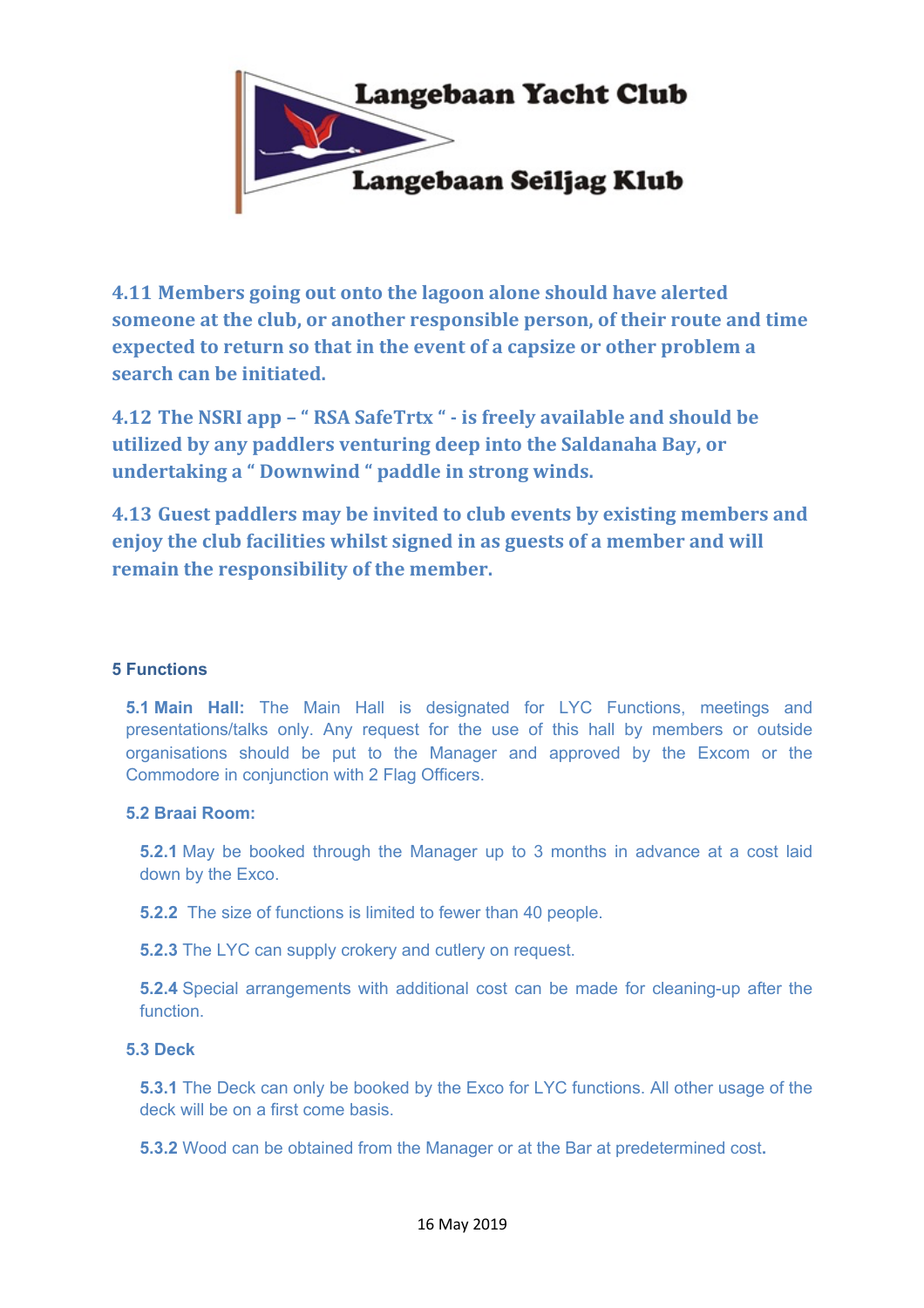

**5.4 Lawn:** The lawn area is mainly for relaxing and LYC approved activities ie Potjiekos Competion. Children can play on the lawn under parental supervision. Parents will be responsible for any damage to club property that may result from childrens games on the lawn.

**5.5 The Exco must be informed of all bookings at the monthly meeting and has the right to veto.**

## **6 . LYC Conference Facilities**

**6.1** All LYC Exco and or Sub Committee meetings shall have preference in the Conference Room.

**6.2** Members: Conference Facilities may be booked for use by a member through the Manager.

**6.3** Conference Facilities may be hired out by the Club for private use through the Manager.

**6.4** The Excom will determine applicable rates.

## **7. Moorings**

- 1. The seabed upon which the mooring is situated is owned by the citizens of the Republic of South Africa and held in trust by the State and cannot be sold or acquired by prescription.
- 2. The right to grant permission for any mooring rights or location (either swing mooring or jetty) is held by the LYC by virtue of its lease concluded with Sanparks and shall apply to all moorings (both swing and jetty) within the LYC granted water area. These by-laws shall apply to swing and jetty moorings and shall be jointly referred to as "mooring rights".
	- 2.1 A member shall only have mooring rights in terms of a written agreement and any member who fails to enter into a mooring rights agreement with the LYC within three months of being called upon to do so shall forfeit any rights he or she might have or had (irrespective of the manner of acquisition or legitimacy thereof), without compensation or payment.

#### 16 May 2019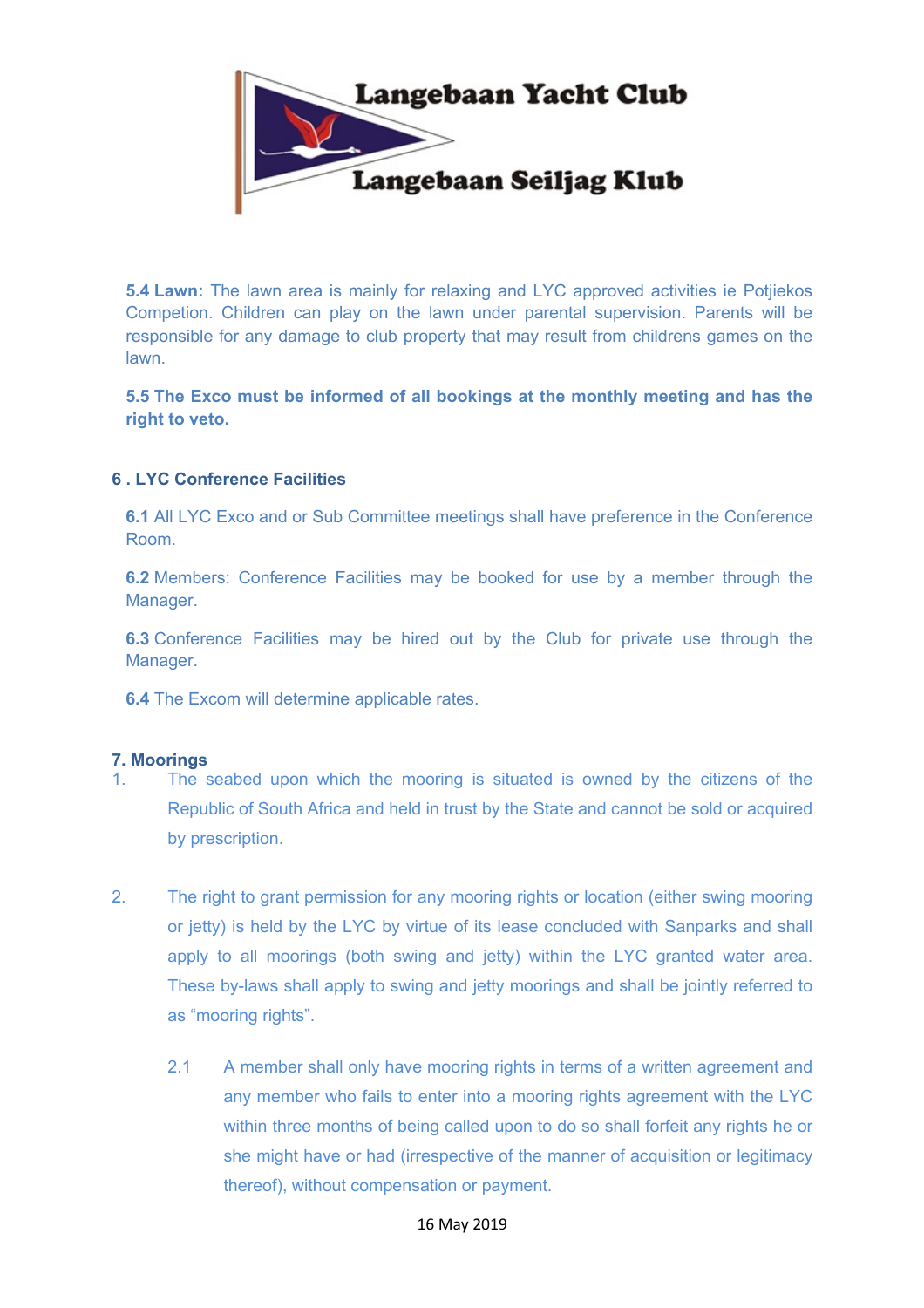

- 2.2 In order to ensure fairness and equality between all its members and to make sure that all moorings are reasonably affordable to all its members, the sale, disposal and transfer of mooring rights shall at all times be regulated and granted by the LYC.
- 2.3 Speculation, profiteering and commercial endeavours with a view of profittaking in respect of the transfer of mooring rights is strictly forbidden.
- 2.4 So as to give effect to 2.1 and 2.2 above, the LYC reserves the right to regulate the sale, compensation and transfer of mooring rights on such conditions and terms as it will from time to time in its sole discretion decide, provided, however, that the relinquishing mooring rights owner will at all times be compensated for the initial costs of acquiring such right (actual costs), but excluding maintenance and fees paid.
- 2.5 In determining the reasonable compensation payable by the acquiring mooring rights owner to the relinquishing mooring rights owner, the LYC shall only take into consideration the actual acquiring costs, as recorded and adjusted by the annual Consumer Price Index applicable to the period of such ownership and will specifically exclude free market principles of supply and demand.
- 3. The compensation determined by the LYC in paragraph 2.5 above shall be final and accepted by the relinquishing and acquiring mooring rights owners.
- 4. A general chart showing the positions and identification of moorings and register of mooring rights owners will be kept and updated by the club manager. Both the chart and register will be available for inspection by members on request.
- 5. Recordkeeping: The club manager shall at all times keep a comprehensive and accurate record of the following:
	- 5.1 a general chart showing the GPS position and identification of the moorings and the date of first installation;

#### 16 May 2019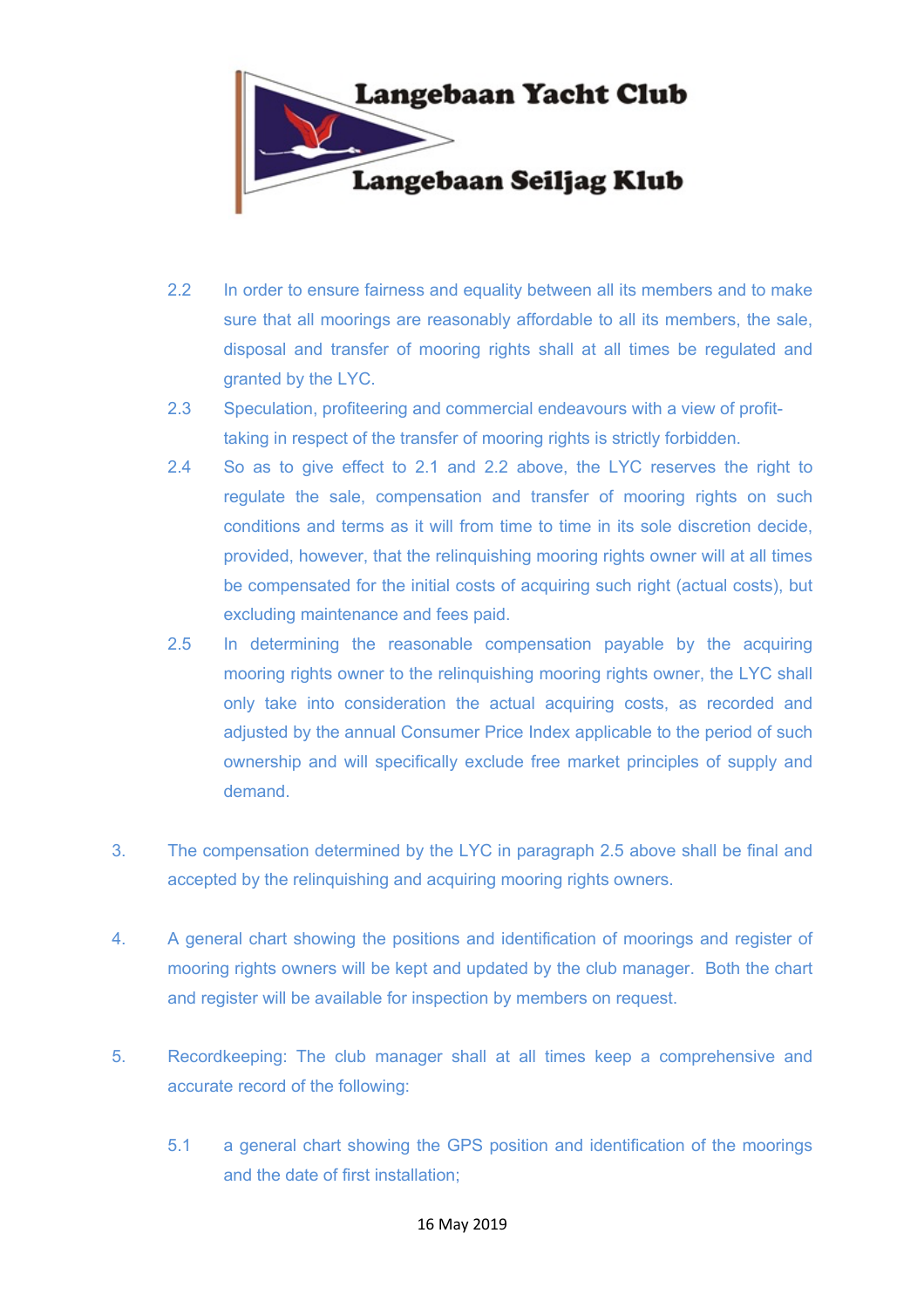

- 5.2 the maintenance conducted on each mooring, including date of inspection;
- 5.3 keep all inspection reports;
- 5.4 dates of annual inspection;
- 5.5 a register of current mooring right owners, including:
	- 5.5.1 full names;
	- 5.5.2 name of vessel;
	- 5.5.3 size, make, model and engines of vessel;
	- 5.5.4 date of acquisition of right;
	- 5.5.5 amount paid for such right and to whom; and
- 5.6 a register of new applicants; and
- 5.7 a register of under-utilised moorings.
- 6. Application for and allocation of mooring rights:
	- 6.1 Only paid-up members of the LYC in good standing shall hold mooring rights and shall enter into a written mooring rights agreement with the club, the content of which will be determined by the sub-committee from time to time.
	- 6.2 The application for mooring rights must be in writing and in a format as determined by the sub-committee from time to time.
	- 6.3 The manager will keep all applications on record and record the date of such receipt. Such application shall be displayed on the club notice board for inspection by club members.
	- 6.4 Allocations of mooring rights will be at the discretion of the sub-committee, with due regard to the existing mooring agreements, size of vessel and availability. The sub-committee shall, on written request by any club member, furnish written reasons for its decision within fourteen days after such request.
	- 6.5 If no suitable moorings are available at the time of the application, such applicant shall be placed on a waiting list and, when considering allocations, the sub-committee shall give proper preference to members on the waiting list in date order.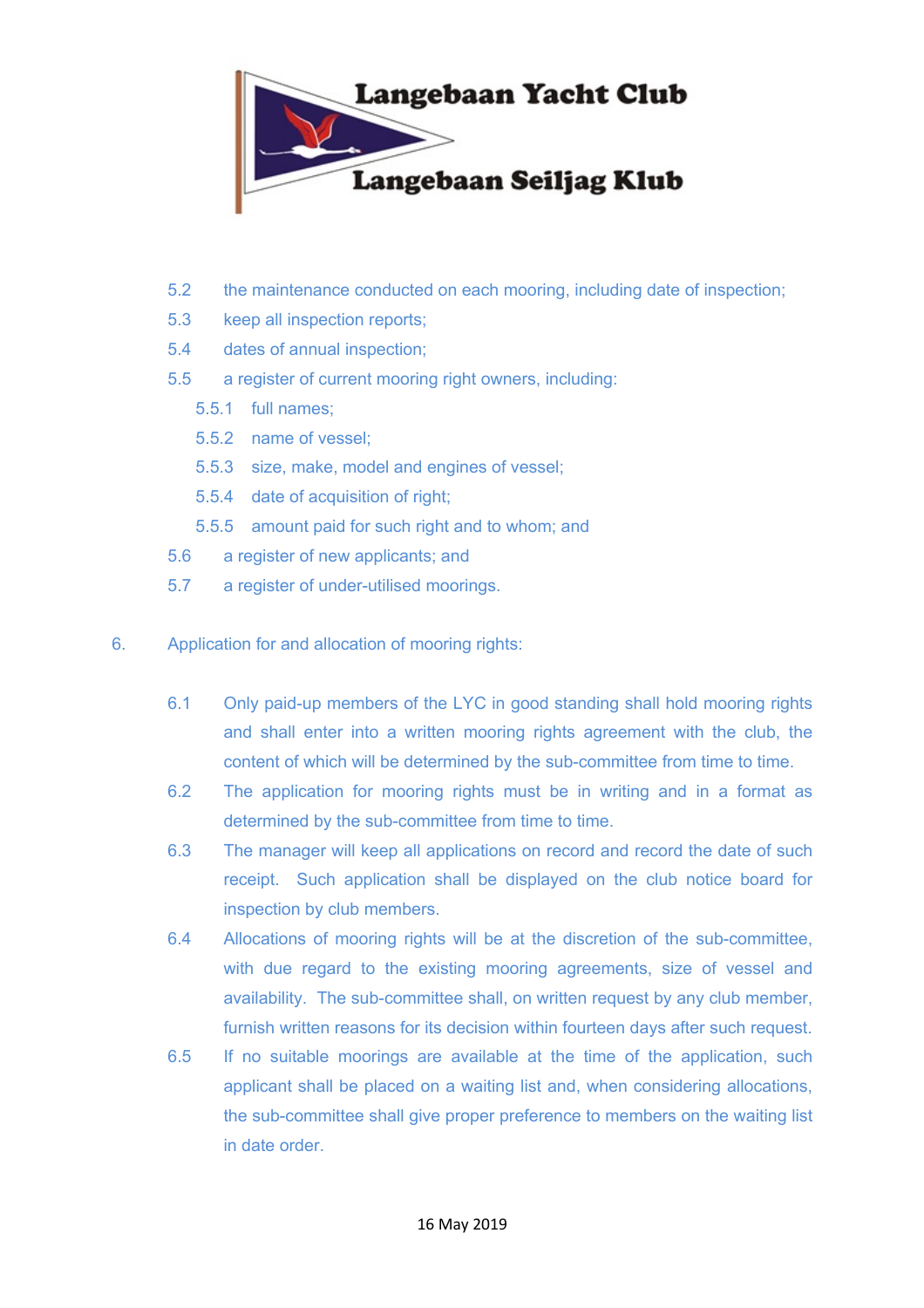

- 6.6 When an applicant refuses an offered mooring (as allocated by the subcommittee), the applicant may step down and refuse such offered mooring and allow the next applicant on the list to accept such offered mooring.
- 6.7 It is in the discretion of the sub-committee to allocate temporary mooring positions to applicants until such time as a suitable permanent position becomes vacant. It might therefore become necessary to re-locate existing moorings to ensure optimum use and practicality. Mooring vacancies shall be filled on a first-come, first-served basis, based on the filing date of the application.
- 7. Rights and obligation of mooring rights owner:
	- 7.1 Mooring right owners own the tackle and flotation used for the swing mooring, but not the location in which it is embedded or the block to which it is attached.
	- 7.2 A vessel moored in terms of the allocated mooring rights shall at all times:
		- 7.2.1 hold a valid and current certificate of fitness, duly issued by SAMSA and in accordance with its regulations;
		- 7.2.2 comply with LYC, SAMSA and Sanparks safety requirements;
		- 7.2.3 display a valid LYC registration and/or membership sticker;
		- 7.2.4 be licensed according to Sanpark regulations and requirements and display a valid and current Sanparks licence sticker;
		- 7.2.5 be entitled to tie only a single vessel to a single mooring at any one time.
	- 7.3 The owner of the vessel and mooring rights owner shall at all times:
		- 7.3.1 be solely responsible for the maintenance and serviceability of the complete mooring (block, tackle and flotation device) and comply with the sub-committee's directions in this regard including, but not limited to, regular inspections by suitably-qualified persons;
		- 7.3.2 keep the vessel in a neat (aesthetically pleasing), seaworthy condition and in a suitable state of repair (including tarpaulins and other means of cover);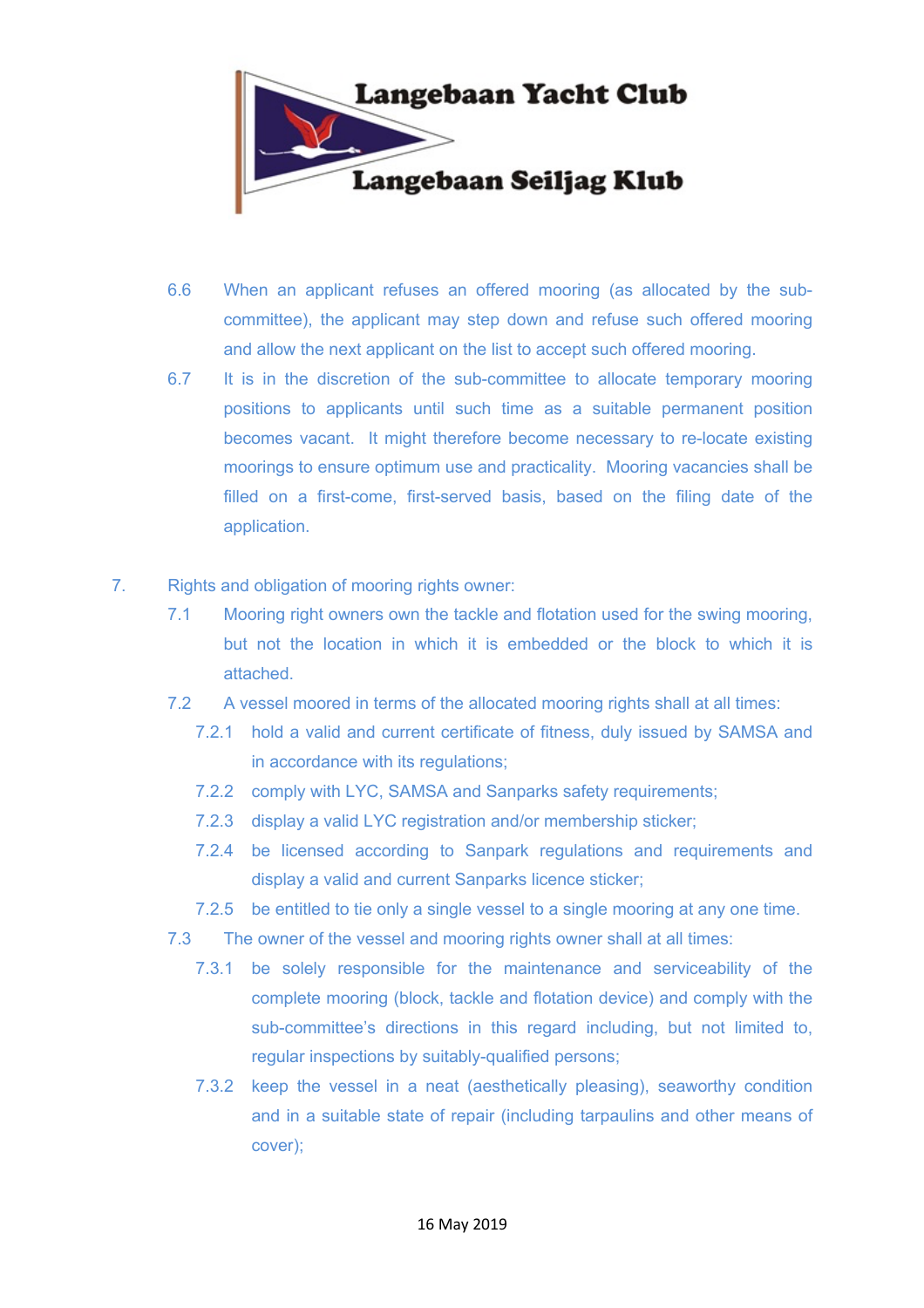

- 7.3.3 should a vessel be damaged, carry out repair work as soon as is reasonably possible.
- 7.4 All moorings shall be inspected annually and approved by a suitably-qualified inspector. The costs of such inspection shall be for the sole account of the mooring right owner and, in the event of the mooring right owner failing to comply with this provision, the LYC has the right to appoint such qualified inspector to conduct the inspection and claim such costs from the mooring right owner.
- 7.5 The LYC club manager (or his duly appointed representative) may at any time inspect a mooring and may remove or cause it to be removed or prohibit the use thereof, pending its repair/replacement.
- 7.6 The provisions of paragraphs 7.1, 7.3.1, 7.4 and 7.5 shall not apply to jetty users.
- 8. Pollution, disturbance and safety:
	- 8.1 Only minor running repairs or minor maintenance works of routine nature, which does not cause noise, disturbance, disruption or pollution may be carried out within the LYC water area. When a mooring rights owner is in doubt, clarification, direction and permission should be obtained from the club manager, whose decision will be final.
	- 8.2 Mooring rights owners and visitors shall not cause noise in the LYC water area which could cause concern or disturbance to others and reasonable conduct is expected of both.
	- 8.3 Sewerage, refuse, oil, chemicals, spirits, inflammable substances, oily bilges or any hazardous substance may not be discharged in the LYC water area.
	- 8.4 The lighting of fires, discharge of fireworks and emergency signals are strictly prohibited in the LYC water area. In this regard, mooring rights owners shall take all necessary precautions against the outbreak of fire in or upon a vessel.
- 9. Fees: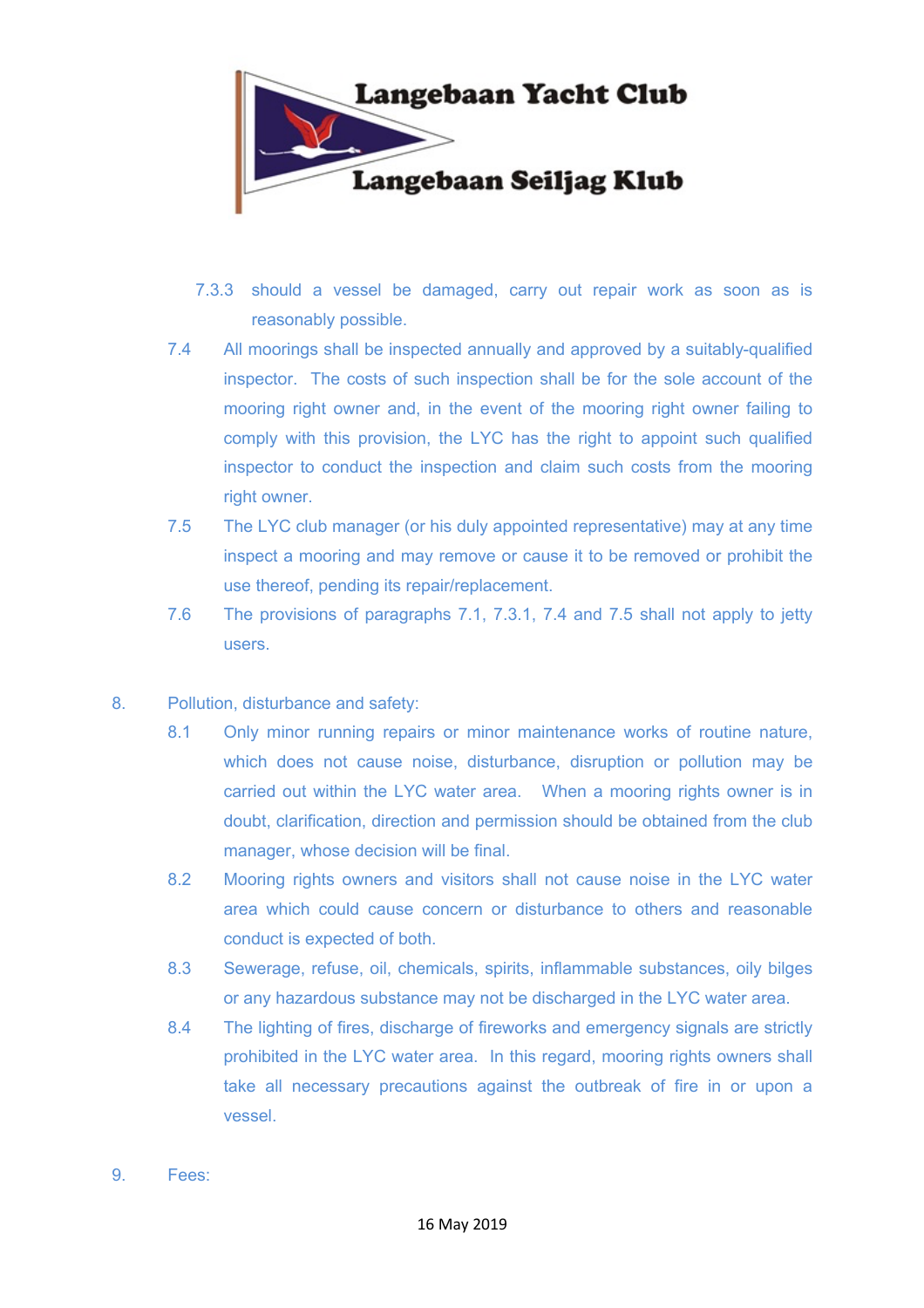

The following fees (as determined by the LYC from time to time) shall be payable by mooring rights owners:

- 9.1 application fee;
- 9.2 annual mooring fee;
- 9.3 Inspection fee; and
- 9.4 maintenance fee (if applicable).
- 10. LYC moorings:
	- 10.1 Depending on availability, the LYC shall retain for itself moorings to be made available for use on a temporary basis to members and visitors on such other terms and conditions as it may decide in its sole discretion.
	- 10.2 The LYC may levy whatever charges it deems fit for the use of such moorings.
- 11. "Use it or lose it" principle:
	- 11.1 In the event of a mooring rights owner:
		- 11.1.1 anticipating the non-use or cause his or her vessel to be absent from the mooring for a period of time exceeding six months, he/she shall notify the club manager; or
		- 11.1.2 anticipating the non-use of the mooring over peak seasons, he/she shall notify the club manager,

the sub-committee (in its sole and absolute discretion) may make the unused mooring available for temporary assignment.

- 12. Termination, abandonment and reversion:
	- 12.1 The LYC has the right to terminate the mooring rights agreement when the owner:
		- 12.1.1 ceases to be a member of the LYC (irrespective of the reason); or
		- 12.1.2 commits a serious breach of the mooring rights agreement; or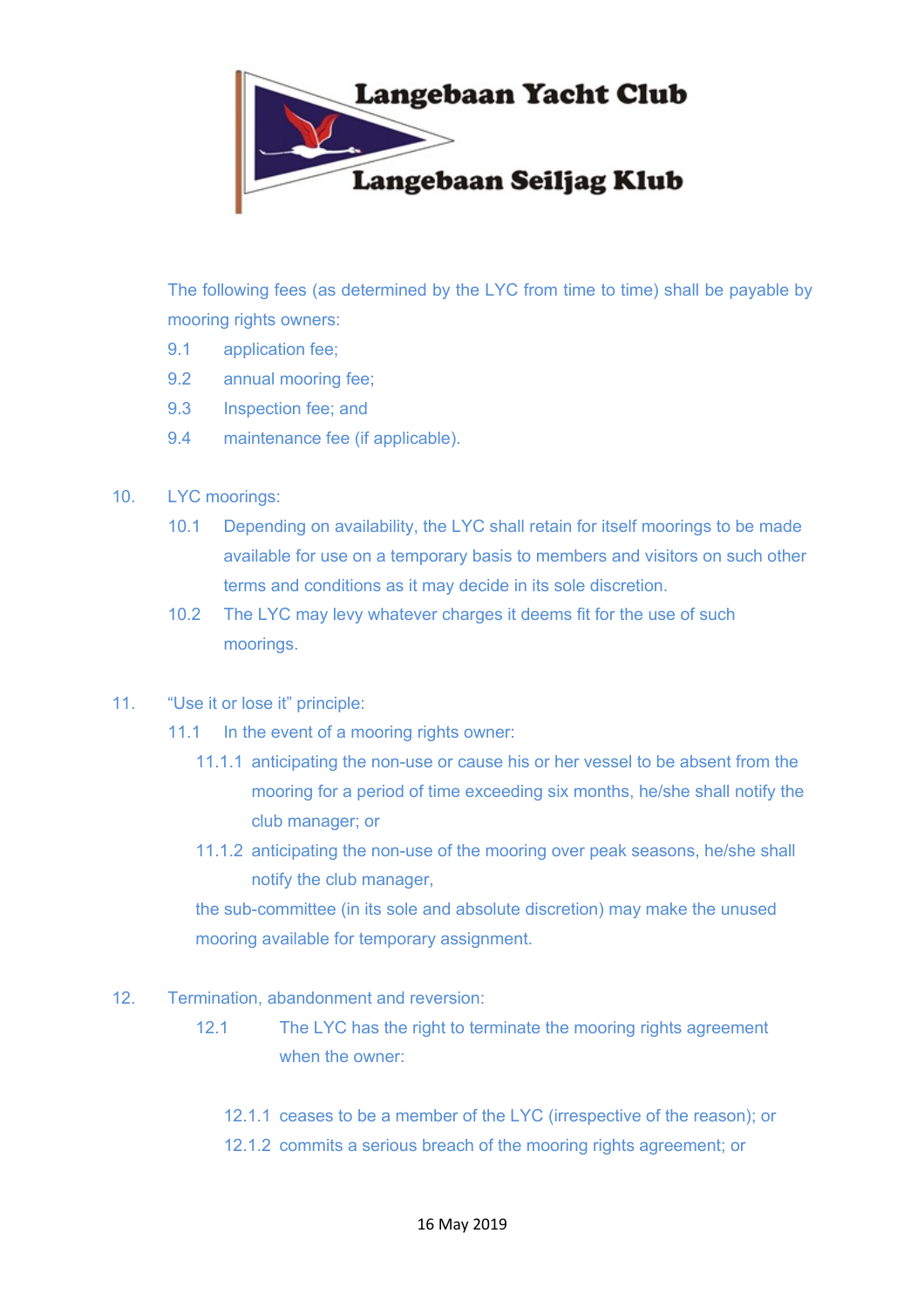

12.1.3 fails to pay the annual fee on one month's written notice from the LYC.

- 12.2 The mooring rights owner may terminate:
	- 12.2.1 by giving proper notice to the LYC of his/her intention to terminate; and
	- 12.2.2 by handing over/returning the facility to the LYC.
- 12.3 Where a mooring rights owner fails to use the mooring for at least eighteen (18) consecutive months and not having notified the club manager in advance or failing to reply to reasonable written and/or verbal requests, the mooring may be deemed to be abandoned.
- 12.4 On termination or abandonment, the transfer of the mooring rights and compensation applicable shall be dealt with in terms of the LYC's transfer-of-right policy, as contained in the existing by-laws.
- 12.5 In the event of a mooring right owner disposing of his/her vessel and provided all fees are paid, the mooring right owner shall have a year (or such extended period) in which to replace the vessel, provided, however, that written notification is given to the club manager and the sub-committee may, in its sole discretion, make the mooring available for temporary assignment.

# 13. Transfer of rights:

- 13.1 The mooring rights are personal of nature and pertain to the owner and vessel described in the application.
- 13.2 The mooring rights may not be transferred or assigned to an acquiring owner, either temporarily or permanently, without the express written consent of the LYC.
- 13.3 In the event of the death of a mooring rights owner, the mooring rights may be transferred only to a member of the owner's family (meaning spouse and/or child), provided that such family member is a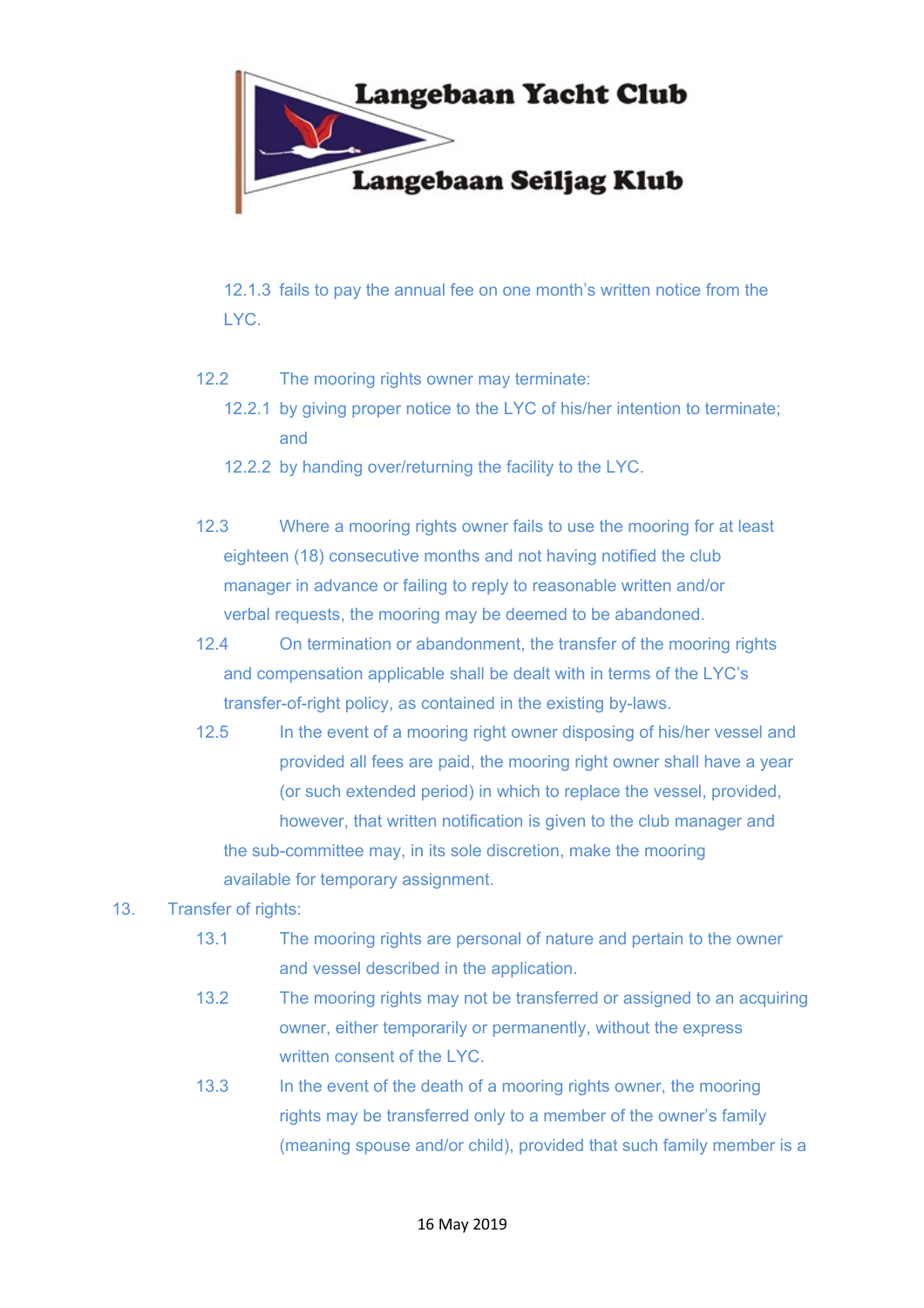

member of the LYC and all required fees are paid and a mooring right agreement concluded with the LYC.

## 14. Risk and liability:

- 14.1 The use of the moorings by all persons, albeit mooring right owners, visitors and users of the moorings (with or without the permission of the mooring right owner or the LYC) shall be at his or her own risk.
- 14.2 LYC shall be under no duty or obligation to salvage or preserve the owner's vessel or other property, but may and reserves the right to do so in any appropriate circumstances where a risk is posed to the safety of people, property and/or the environment. Where it does so act, it shall be entitled to recover its expenses from the mooring right's owner.
- 14.3 Owners shall be liable for all loss or damage caused by him/her, his/her crew, visitors or vessel and it is advisable that such owner shall maintain adequate insurance.
- 14.4 The LYC reserves the right to set minimum mooring specifications from time to time and the mooring right holder is solely responsible for ensuring compliance therewith.
	- 14.5 The obligation rests on the mooring right owner at all times, to ensure that, irrespective of the manner and time of acquiring such rights, the mooring tackle and block is suitable for the purpose and appropriate for his/her vessel. The mooring right owner shall obtain his/her own specialist advice, as may be required in this regard.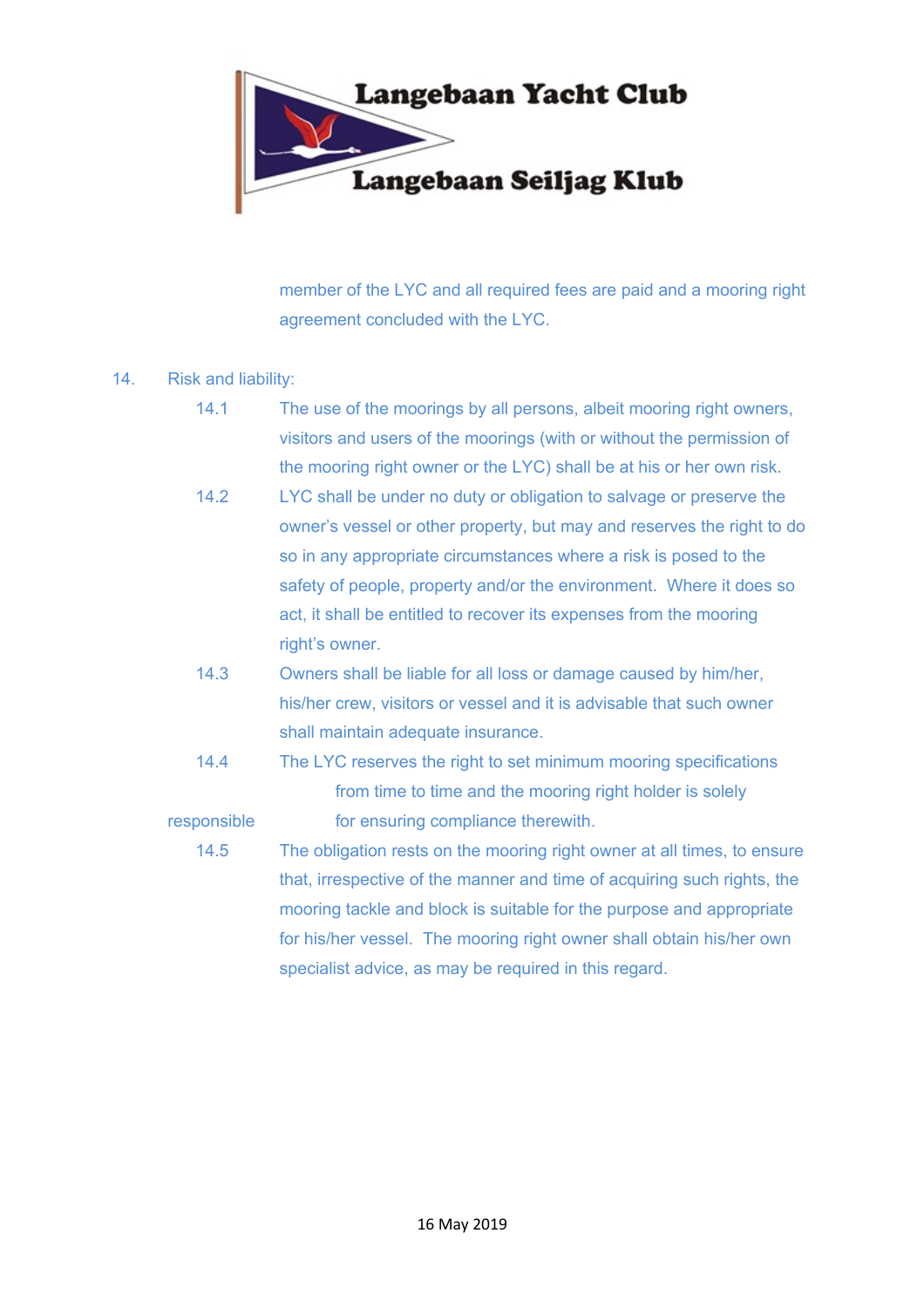

**6.5 Applications:** Members must apply in writing to the Club Manager for available moorings

**6.6 Allocating:** Moorings will be administered and allocated by the Rear Commodore Outdoors in conjunction with the Manager, who forms the Mooring Committee.

**6.7 Responsibilities:** Members are responsible for their mooring as laid out in the **Constitution** 

## **6.8 Layout of moorings display**

## **8 LYC Clothing**

**8.1 Official Dress:** Navy blue blazer with approved LYC badge, white or blue shirt with official LYC tie and stone coloured trousers.

**8.2 Purchasing Process:** All purchases for the above are to be done through the LYC Office who will keep a limited stock. LYC memorabilia and T-shirts (when available) can also be purchased through the LYC Office.

## **9 General**

## **9.1 Office**

**9.1.1** Office Hours must be complied with.

**9.1.2** All staff members are to be treated with respect. Any complaints must be forwarded in writing through the Manager to the Exco**.**

## **9.2 Ablutions**

**9.2.1** Members and their guests must at all times ensure that they the ablution facilities are left clean and tidy after use.

**9.2.2** Children utilizing ablutions must be under adult supervision.

**9.2.3** Any problems with the ablutions must be reported to management without delay.

**9.3 Internet;** Internet vouchers can be obtained at LYC Office during Office hours.

**9.4 Notice Boards;** Only staff members are allowed to post items on the notice boards, members are to hand items for notice board to the administrative manager in the office.

#### 16 May 2019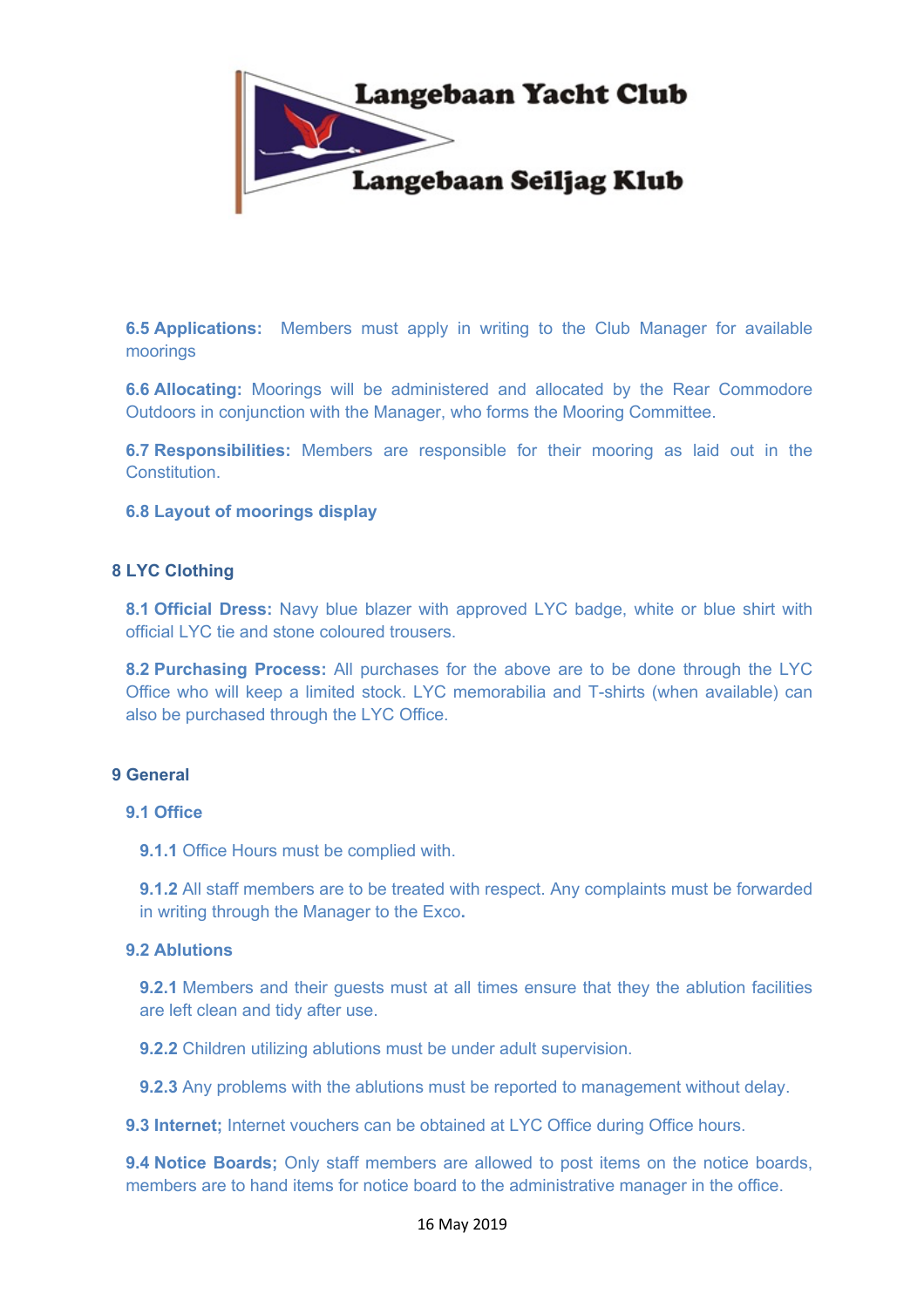

## **10 Liquor Law**

**10.1** Barman's responsibilities

**10.2** The senior barperson present is deemed to be "Captain of the Ship" and overall in charge of the bar area and liquor sales.

**10.3** The senior bar person present has the authority to stop serving any member who has had an apparent excess.

**10.4** The senior bar person present may request any member who is refused a drink and has become abusive to leave and should report such incident to the managing committee.

**10.5** No club member other than a member of the current managing committee or club manager is allowed behind the bar.

**10.6** No club member may serve themselves or handle the cash takings of the club.

**10.7** All bar persons will monitor to ensure that no club member brings his own liquor on the premises and resport all such incidents to the managing committee.

**10.8** Bar persons will ensure that the conditions applicable to the club liquor licence and special event corkage arrangements are met at all times.

**10.9** All permanent and temporary bar staff are to fully acquaint themselves with the Consititution and By Laws pertaining to the club and convey this information to defaulting members in the event the club manager is not available to do this.

**10.10** Exco member's responsibilities

**10.11** Any Exco member present and in order of ranking present at an incident is obliged to assist bar persons as necessary.

**10.12** All Exco members are expected to drink and behave responsibly at all times.

**10.13** All Exco members are to up hold and support the Constitution and the By Laws of the club with particular reference to the conditions of the club liquor licence and corkage arrangement for special events.

**10.14** No ad-hoc / once off corkage arrangements may be agreed to by an Exco member without the consensus of at least the Commodore and one other Exco member.

**10.15** Any Exco member observing excess drinking, misbehaviour and or abusive language by a member is to report this to the committee in order that appropriate disciplinary or precautionary action is taken.